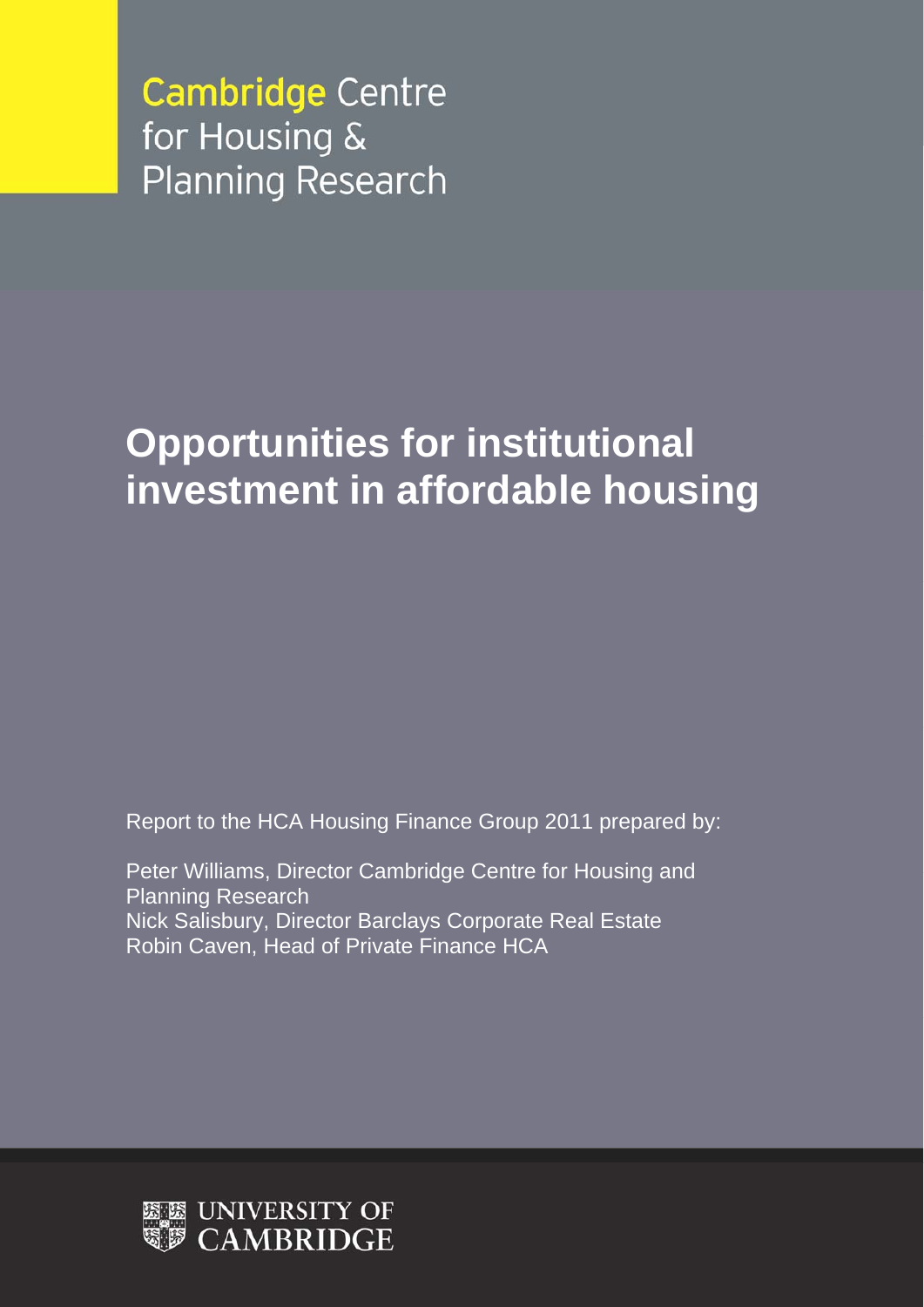# **Opportunities for institutional investment in affordable housing**

Report to the HCA Housing Finance Group 2011 prepared by:

Peter Williams, Director Cambridge Centre for Housing and Planning Research Nick Salisbury, Director Barclays Corporate Real Estate Robin Caven, Head of Private Finance HCA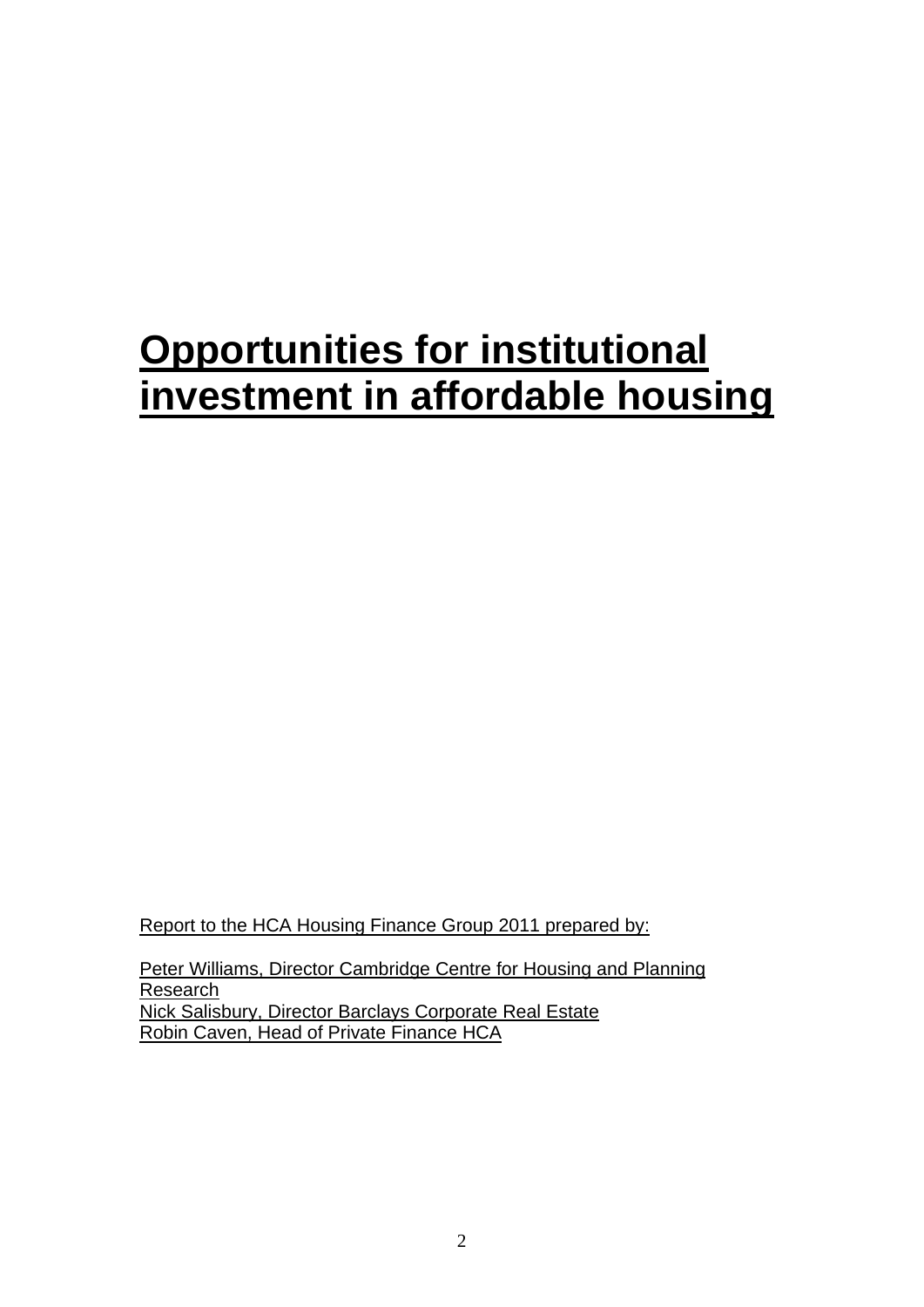# **Introduction**

- 1. Given the context of the imbalance of housing supply and demand and the recent reductions and restrictions in public expenditure the search for new ways of raising finance to support the development of affordable housing has become a vitally important task.
- 2. The Housing Finance Group (HFG) was set up in 2009 by the then Chief Executive of the Homes and Communities Agency (HCA) Sir Bob Kerslake. He brought together a small group of experts who together would consider the issues and offer possible solutions (details of terms of reference of the group and its membership are given in Appendix 1). In brief its primary purpose was to consider ways of enhancing development of affordable housing by exploring access to private finance and funding improvements for the existing stock. Nigel Hugill, former Executive Chairman of Lend Lease Europe was appointed as Chairman of the group with Peter Williams, Director of the Cambridge Centre for Housing and Planning Research succeeding him in late 2010.
- 3. In 2010 the HFG published its first report (HCA, 2010) with a broad overview of the market context. Members David Montague and Richard Parker also produced a report on the housing association sector (PwC, 2010). As part of its on-going programme the HFG agreed, in April 2010, to establish a work-stream to consider the drivers for and benefits of encouraging institutional, as distinct from bank, investment in the UK's affordable housing stock.
- 4. This paper sets out the findings from that work stream setting out where institutional investment is already taking place, and where scope is seen for further investment. The paper concludes with a series of suggestions for future development. It should be made clear that the report offers the views of the work stream rather than those of the individuals involved in the HFG and the organisations they represent and self evidently it does not represent the views of Government.
- 5. For the purposes of this paper, the affordable housing stock is defined as that which is provided through registered providers (RPs–both public and private) and grant assisted in some way and is thus more affordable than open market housing. It includes the following categories of housing:
	- Housing Association and Local Authority social rented stock
	- Shared Ownership housing part owned by housing associations
	- Shared equity loans, from HCA and/or housebuilders
	- Intermediate rental housing provided by public and private bodies
- 6. By institutions we mean primarily UK Pension Funds and Life Companies. However, other private sector investors interested in investment in public stock might include overseas Sovereign Wealth and Pension Funds, and Opportunity Funds, representing bodies of individual or corporate investors. The global investment markets have the cash and potential interest to invest in this sector. They will therefore also fall within the scope of this paper as will retail distributed investment funds including REITs.
- 7. Investment is likely to be by means of debt or equity instrument, but there are also opportunities for the acquisition or refinance of asset portfolios currently in public ownership. We recognise that some institutions currently already investing in the affordable housing sector through the purchase of bonds issued by housing associations. Our aim here is to explore ways we can ensure increased investment rather than simply shifting from one type of investment to another.
- 8. In our view affordable housing should represent a low risk profile for a potential investor, something closer to secured senior debt rather than conventional property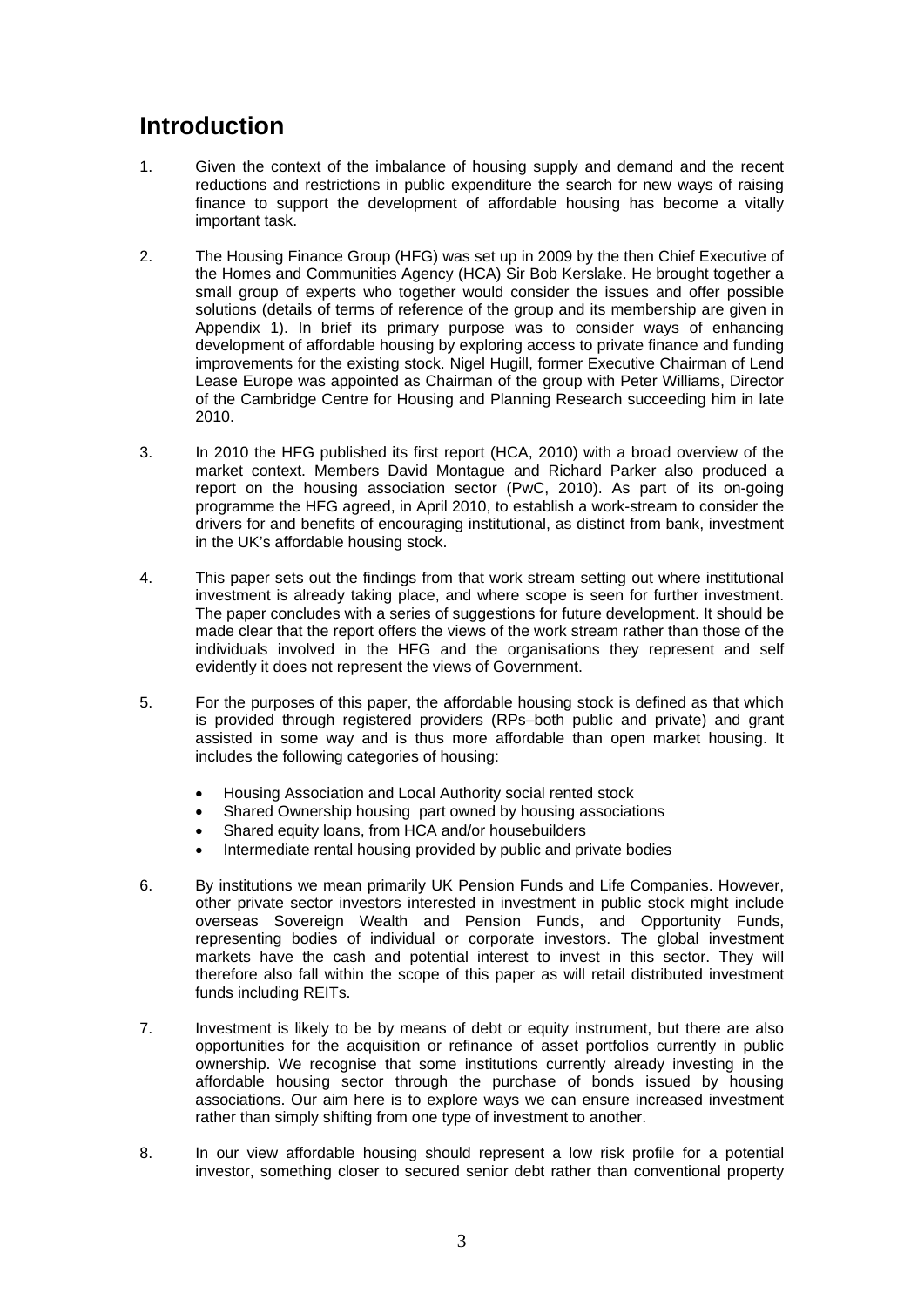market risk. It provides good liability matching characteristics for UK pension /life funds, with an index-linked return over a 25-year or longer period. This return is underpinned by government regulation along with grant and revenue streams as well as a significant asset base and strong occupier demand.

- 9. Little wonder then that around £70 billion of private finance has been raised by housing associations alone in the UK since 1988 and with no credit losses for funders. The sector has produced steady and safe if not spectacular returns to its funders (Whitehead and Williams, 2009), reflecting the secure risk profile although back-books are currently less profitable reflecting movement in the banks' cost of funds in recent years.
- 10. Prior to the CSR 2010, the TSA had estimated that the housing association sector alone has an annual funding requirement in excess of £5 billion. In our view we need to expand institutional funding and recent cutbacks in funding for affordable housing and the move to a new 'Affordable Rent' regime based on higher rents and reduced grant make this ever more pressing. We are encouraged by the clear evidence that the market is seeking to respond to the situation with a number of reports emerging in recent months which seek to explore ways of boosting funding for affordable housing. These include the Policy Exchange (2010), E.C.Harris (2010), Beever and Struthers (2010), Resolution Foundation (2011), and we make reference to this work later in the paper.
- 11. The paper is structured into 2 main sections. We begin with a discussion of Debt finance including project level investment and then move on to consider equity finance before closing with a short conclusion.

## **Debt finance**

- 12. Debt finance has been at the core of private funding for the affordable housing sector in the UK and for modestly geared housing associations, conventional corporate debt will remain the most cost effective form of funding. However, there is a potentially finite limit to gearing capacity, particularly for fast growing associations whose capacity to invest will be restricted by the early years cash shortfall between their current income and fixed rate debt taken on to fund new development.
- 13. In particular for those RPs who sign up to the new Affordable Rent model, (which could ease interest cover constraints in higher value areas) balance sheet gearing covenants are expected to come increasingly into play. Whilst unlikely to be regarded as solvency threatening, RPs will wish to avoid renegotiating covenants with banks, who may seek to capitalise on opportunities to reprice.
- 14. There are divergent views as to the cost and continued availability of long term debt finance. Clearly with continued funding shortages and Bank regulation encouraging matching of term assets and liabilities, many bank debt funders are taking the view that they will move towards shorter to medium term finance (5 to 7 years), in the absence of any ability to reprice at say 5 years. However this has not become the norm, due to competition, so it remains a question as to whether long term bank debt will continue to be available. Some lenders have suggested it will but at a price as the capital cost of long term debt increases bank pricing above that of bonds. These recent moves may signal a shift towards a tiered market with banks providing short term (up to 5 years) finance, with the institutional market providing long dated debt. LSVTs have less ability to absorb refinancing or repricing risk and they are expected to be given priority for any longer term debt available.
- 15. In addition, given the changes being ushered in by the Housing Revenue Account reorganisation we may see the launch of a number of smaller RPs, whose funding will be assessed on a project rather than corporate basis.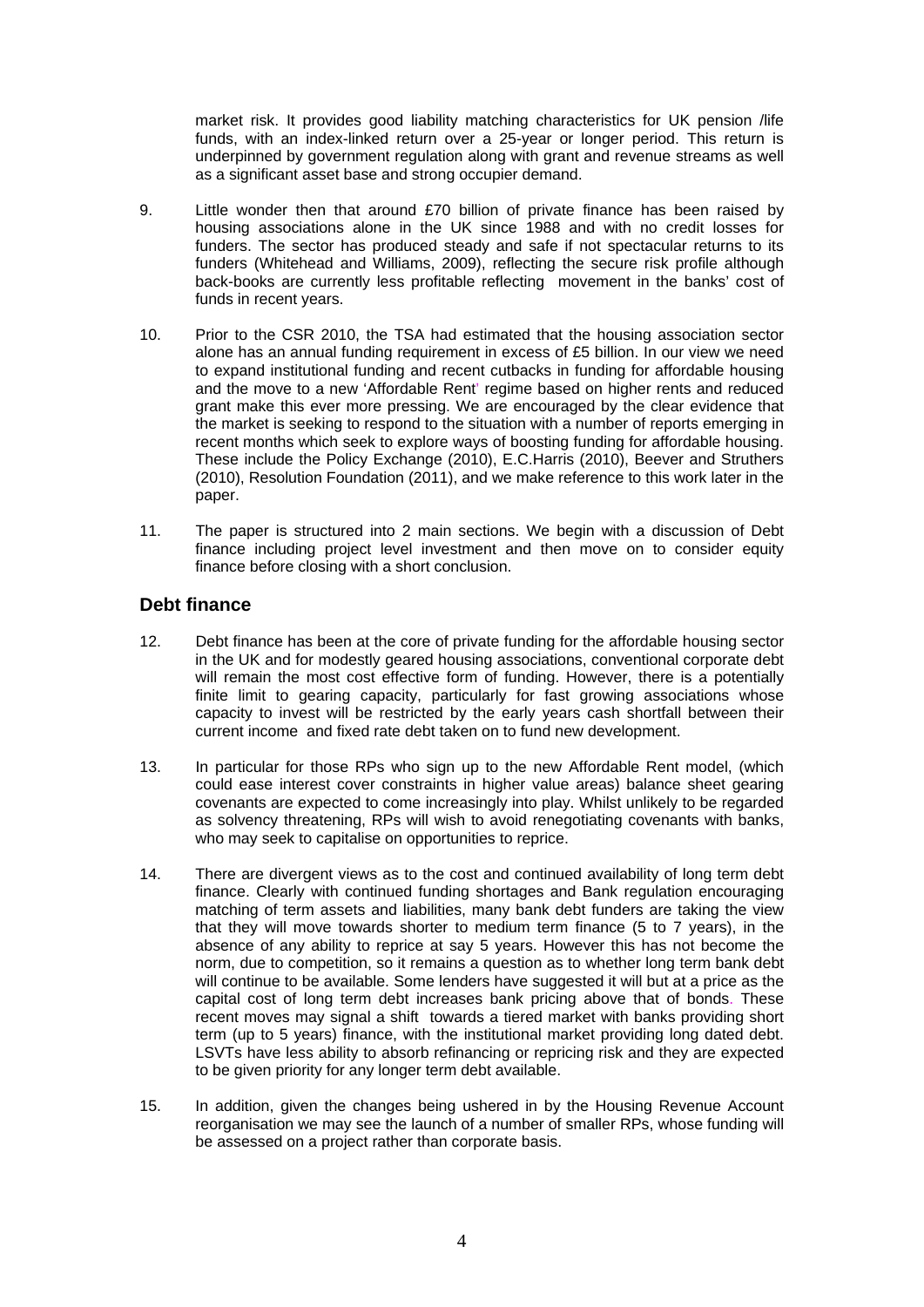16. The new affordable regime will reduce the differential between open market and affordable risk profiles, for established RPs there is unlikely to be any immediate change in credit assessment, but on a project basis, funders will need to establish funding criteria.

#### **Conventional Bond finance**

- 17. Bond finance, whether publicly listed or as a private placement, is already well established within the housing association sector. To illustrate this point we note the following;
	- Current bond outstanding £7.6bn (Jan 2011*)*
	- £2.26bn of debt raised since 2009
	- Issued by individual HAs (limited to top 50 RPs) or collectively, through THFC/others in 2010 exceeding issuance in 2009 of £816m:
		- $\circ$  L & Q £300m Bond @ 1.15% above Gilts (1/2010)
		- o THFC £72m Bond Tap @ 1.05% above Gilts 5 HAs participated (3/2010)
		- o Hyde Housing Association £200m @ 1.05% above Gilts (7/2010)
		- o Notting Hill Housing Trust £180m @ 1.10% above Gilts (7/2010)
		- o Sanctuary HG £120m Bond Tap @1.00% above Gilts (10/2010)
		- o Circle Anglia £124m 2038 Sterling Eurobond [issue @1.10%](mailto:issue@1.10%25) above Gilts (17/11/2010)
		- o THFC £76.6m Bond TAP @ 0.99% spread. All in cost 5.40%. 8 RPs participated. (14/11/10)
		- o Places for People \$75m Private Placement 5 yr unsecured FRN (21/1/11)
- 18. There appears to be good institutional appetite for Bond Finance possibly up to £30bn from the current investor base. Bond investor awareness of the sector is at a high level and the ability of the sector to withstand the credit shocks of the last 2 years has enhanced its credit standing. Traditional investors are UK insurance companies such as Aviva, L & G, M & G, Canada Life and Standard Life, either on own account or for funds with no significant interest from international investors in sterling market, but potential interest, with appropriate education into the sector.
- 19. The private placement market provides for smaller issues to be placed with individual investors, repayable on bullet basis at the end of a fixed lifetime – generally maximum 30 years. This is principally an issuer preference. They are fixed interest rate – Sterling bonds usually priced at a margin over a comparable Gilt, secured on affordable housing assets or very occasionally unsecured.
- 20. Issuers using conduits (such as THFC) will not require formal ratings. Moody's currently rates ten housing associations in the UK, whose ratings span from Aa2 to A1 with stable outlooks. They are tradeable although in reality there is limited liquidity in this market and most investors buy the bonds to hold. Private placements are less liquid but can be on sold by an investor.
- 21. Modified Spens clause leads to a cost to the borrower on early termination and therefore less flexibility than traditional Bank debt**.** A bank loan can be repaid at the option of the borrower without penalty, with the exception of a possible modest fee in the early years (and any swap unwinds cost). However a formal repayment of a bond requires payment of the present value of a portion of the margin over gilt for the remaining term. However in practice many borrowers may mitigate this cost through open market purchases or offering to provide an alternative instrument. Currently bond pricing is attractive relative to Bank debt finance. Major issuers are listed at 1% over gilt (1.20% over LIBOR if swapped out).
- 22. The Housing Finance Corporation (THFC) was founded in 1987 through a joint initiative of the Housing Corporation and the National Housing Federation. It is a non profit aggregating funder for the housing association sector. Its approach allows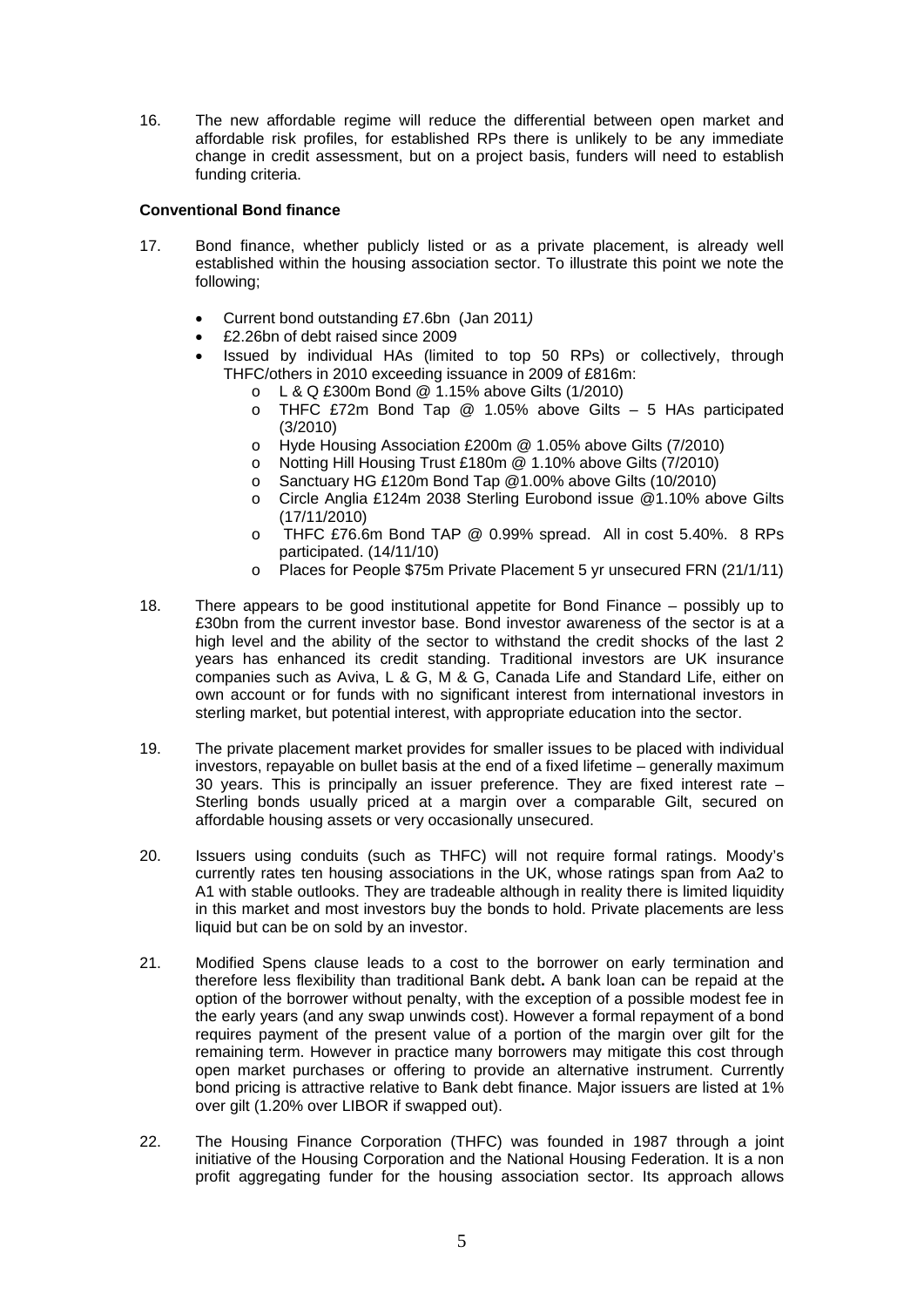smaller housing associations (now known as registered providers – RPs) to access the institutional bond market through the aggregation of individual debt requirements so that they reach a quantum that is acceptable to the institutional market. This is a concept which is replicable and in 2010 G B Social Housing and Traderisks also announced the launch of platforms allowing mid sized RPs to issue. This reflects growing institutional interest in the affordable housing market, and shortening of tenors in the banking market.

- 23. Further innovation has recently been seen through Places for People Housing Group undertaking a private placement which involves a Yen swap structure. The £76.2m, 30 year deal was funded by Japanese investors under the US insurer AFLAC. The issue is unsecured, but requires a 'negative pledge' covenant that the total value of unsecured properties held by the group remains above 1.1 times the value of the total unsecured debt. There was a 20/25bp premium for the unsecured nature of the deal. The investor paid the principal amount in yen, which was then swapped into sterling. This move signals a widening of the investor base for the sector.
- 24. The high investment grade ratings largely reflect the rating agencies positive view of the sector and specifically the strong regulatory framework and high government support for the credit strength of the sector. Under the new regulatory framework it is important to note that 'economic' regulation will be sustained not least because of its importance to private investors. Investor considerations are also reflected in the proposals for Universal Credit which suggest continuation of a ring fenced housing element of the total benefit package, and acknowledgement of investor concerns about an end to direct payment.
- 25. This paper explored what was required to maintain the attractiveness of the sector to the Institutional Bond market. There were a number of factors including:-
	- Continuing low business risk profile because of the public-policy role of providers, the strong requirement for affordable housing and high demand for housing generally
	- The sector must continue to benefit from strong ongoing support through regulatory mandates.
	- The regulatory framework has placed an emphasis upon the continuance of strong governance and high levels of administrative capability around portfolio oversight, asset and treasury management, strategic planning and procedures, and good quality technology/systems. This has helped the housing association sector to cope with difficult strategic decisions when required.
	- The legal ability of a mortgagee in possession to sell units at market value subject to existing tenancies , providing a further level of credit enhancement.
- 26. Within this strong business profile, financial sustainability is seen as an important factor in affordable housing credit worthiness. There are a number of factors including;
	- Freely available cash, predictable cashflows with limited correlation with economic or investment cycles.
	- Financial flexibility including the ability to raise cash through property disposals of let or void properties.
	- Continued low leverage average leverage for UK associations is 42% (taking grants into account as equity). Given that most RPs hold assets at depreciated historic cost , rather than existing use or market value subject to tenancies, this figure probably overstates the effective level of balance sheet gearing.
	- Strong cash flows underpinned by good rent collection records and government housing benefit
- 27. Going forward, we recognise that the credit ratings of housing associations could be impacted by a combination of: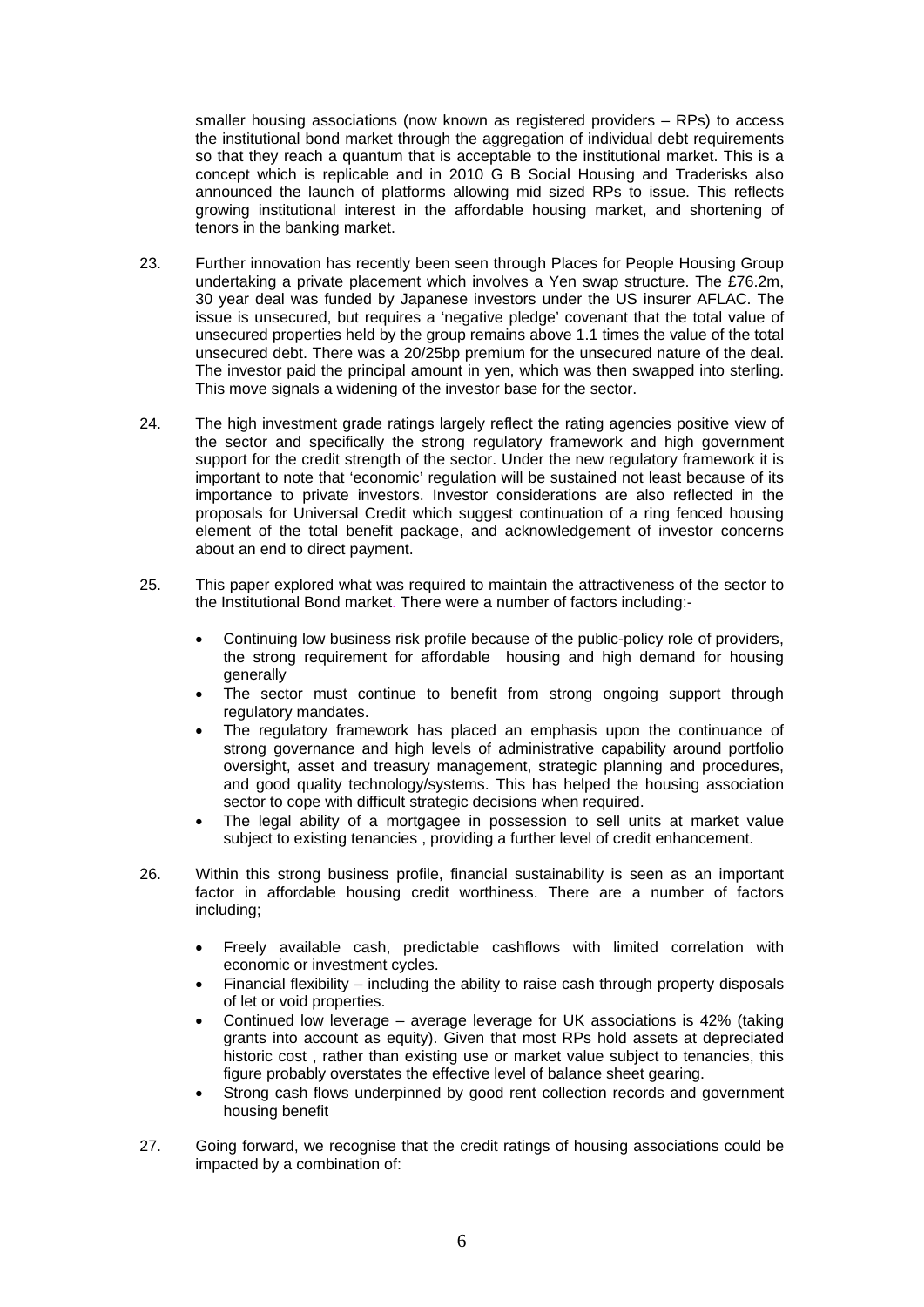- Substantial cuts in housing benefits, leading to increased rental income volatility and lower margins. Rule changes may have disproportionate effect on some sectors of the market and RPs concentrated in these areas.
- Changes to the calculation and/or method of payment of Housing Benefit,
- Continued pressure on capital grants, which could steer RPs towards increased debt and high-risk commercial activities
- Increased exposure to the property market as rental levels become correlated with and closer to market levels.
- Potential costs of compliance with the Climate Change agenda.
- 28. However, though there are some difficult adjustments to make and there will be impacts upon individual associations, our overall view is that the housing association sector is generally well equipped to cope with the new regime, although overall activity levels could be impacted and individual associations will face considerable pressures reflecting the geography of their stock and local market conditions.
- 29. Indeed it now places a premium on innovation and creativity and the evidence to date suggests a number of associations are beginning to put significantly more effort to thinking outside of the 'grant box'. This will increase their engagement with private sector solutions and in that sense open out more possibilities for engaging with institutional investors. However there may be a risk of a two tier sector - between those developing RPs who are well placed and have signed up to the new affordable deal and others whose activity is likely to be restricted. Focus will also be needed on the effective utilisation of the financial capacity of this latter group.

#### **Alternative Institutional Debt**

- 30. Reflecting the emergence of new appetites from both associations and investors we note a number of developments including;
	- M & G Fixed Income is looking to launch a fund to provide limited price indexation (LPI) linked debt to lend to housing associations and thus helping pension funds to match their inflation-linked liabilities. The fund will be marketed to Pension Funds, although M&G life insurance is also a potential investor in this product. Most index linked pensions are subject to a cap on RPI, typically at 5%, and a floor of 0%. Therefore mature pension funds are happy to buy index linked assets with similar floor and cap, known as limited price inflation (LPI). Historically there has been minimal LPI issuance.
	- This follows on from the UK Companies Financing Fund, where M & G has raised £1.6bn in commitments from institutional investors, principally also UK pension funds and is looking to become an active sole lender to mid-market UK companies. To date loans have been made to Taylor Wimpey and Eddie Stobart.
	- A similar move for the social rented market would involve establishing a 'club' of institutional lenders and then seeking appropriate borrowers from amongst the RP population. This is somewhat akin to the Private Placement market, but reverses the normal process by seeking lenders before or at the same time as borrowers.

#### **Index Linked Debt**

31. The pension fund appetite to match assets and liabilities is strong and within that fully index linked debt has considerable appeal. The same is true for life assurance companies looking to fund index linked annuities. In particular there is demand for amortising index linked assets. Traditional Index Linkers differ from conventional bonds in that both the semi-annual coupon payments and the principal payment are adjusted in line with RPI. However there has been limited issuance of index-linked debt by Housing Associations. There were a few issues over 10 years ago, but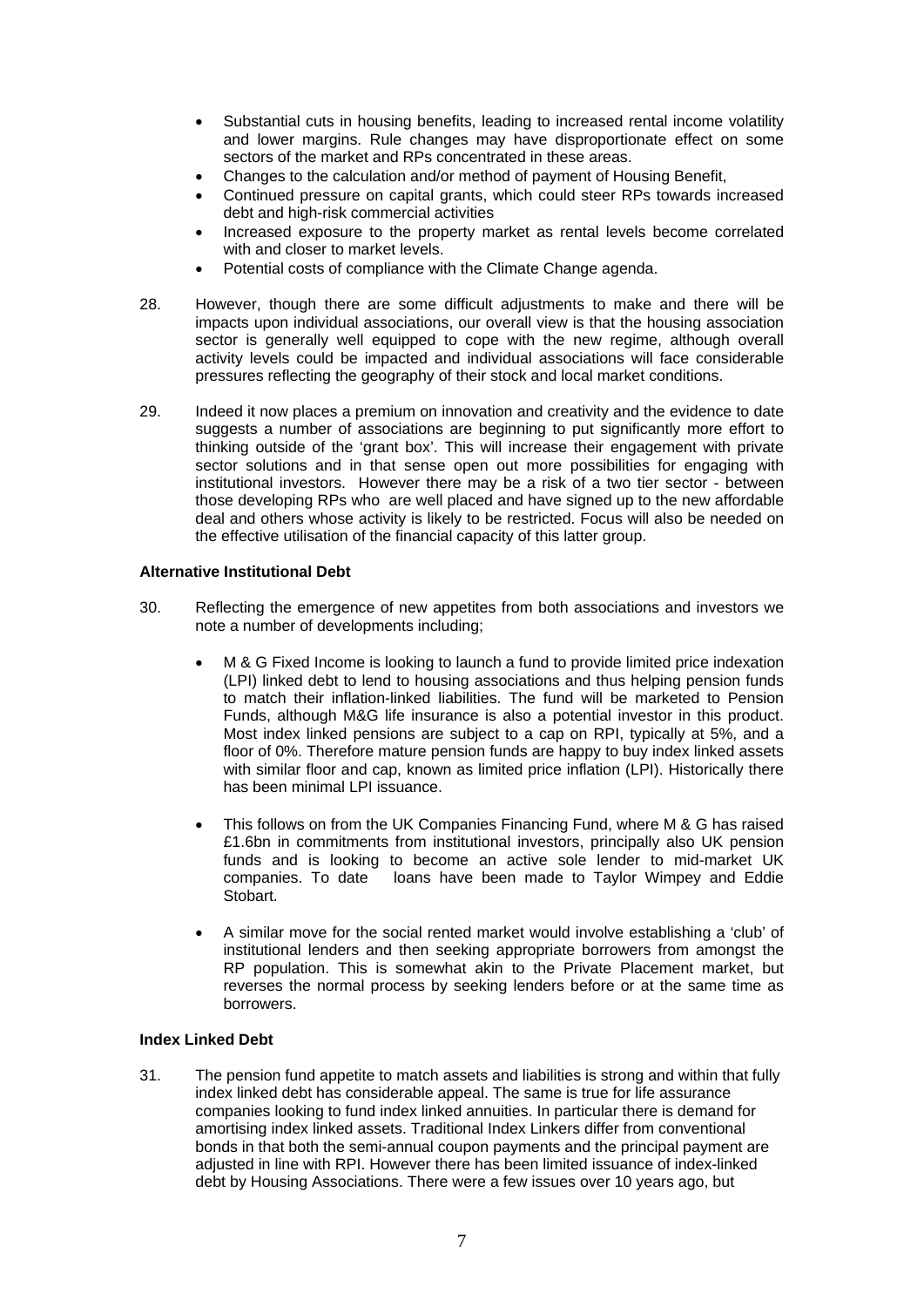appetite was limited reflecting the housing associations experience of this type of debt and permanently rising interest costs were not seen as attractive even though the starting rate might have looked desirable.

- 32. From a pension fund or life insurance company index linked investments allow matching of assets to their liabilities to pensioners or annuity customers. The indexation regime of both target rents and housing benefit provides an underlying match. Whilst the new affordable regime will have greater linkage to market rental levels, historic correlation of market rents to average earnings has been high.
- 33. Although there are concerns to be overcome as we discuss later, from a RP viewpoint issuing index linked debt does offer some advantages:
	- Reduces the RPs exposure to inflation. Whilst typically inflation has run at a higher level than modelled (providing upside to RPs), the 1.4% deflation in 2009 reminded them of the risk.
	- Eases initial interest cashflow burden.
	- Allows the relaxation of the initial interest cover restriction, for LSVTs or newly created vehicles which are run on cash rather than accounting ratios.
	- Allows the RP to "lock into" a higher inflation rate than the 2.5% traditionally modelled. Current market implied 25 year inflation rates are c 3.5%.
- 34. The lender is taking more back end risk, but is protected against the impact of a low inflation environment.
- 35. Recognising the merits of these arguments, this paper proposes a closer examination of using index linked finance, a view recently also espoused by the New Economic Foundation (2010). Traditional RSLs have preferred not to issue index linked debt reflecting a number of factors including:
	- A substantial element of existing inflation hedging already exists through the operating cost base. Most expenditure relates ultimately to labour costs, which is inflation correlated through average earnings.
	- Concern over basis risk in the event that rpi increases cannot be passed on in rents, either due to regulation or market forces, whereas the RP is obliged to pay inflation on its cost base.
	- The increased refinancing risk associated with accreting balloon repayments**,** as the nominal repayment sum increase over time, in contrast with a traditional loan.
	- The need to post additional security over time, to maintain asset cover ratios. Where assets are valued on an existing social housing use basis, this risk would be expected to be lower (as the future cashflows will be inflation linked), than where the valuation is more market determined
	- Real interest rates have been recently negative over a large part of the yield curve, and as a result in the short term indexed linked debt has been more expensive than conventional debt. Whilst the relationship between real and nominal rates will change over time, negative interest rates are considered unusual outside a period of high inflation. The interest environment has been beneficial to RPs but could easily reverse.
	- Under current accounting rules, both the coupon payable and the RPI uplift in the bond are treated as an interest charge taken through the Income & Expenditure Account. Therefore there is little benefit for those RPs whose principal funding constraint is accounting interest cover.
	- There is some uncertainty over the impact of IFRS however it is likely that an I&E charge will remain in respect of the uplift.
	- Index linked issues have historically traded at wider spreads than fixed rate issues. Although this may in part be due to duration reasons (index linked credit risk is more back ended), it also reflects a far thinner market both for index linked debt in general and RP indexed linked debt in particular.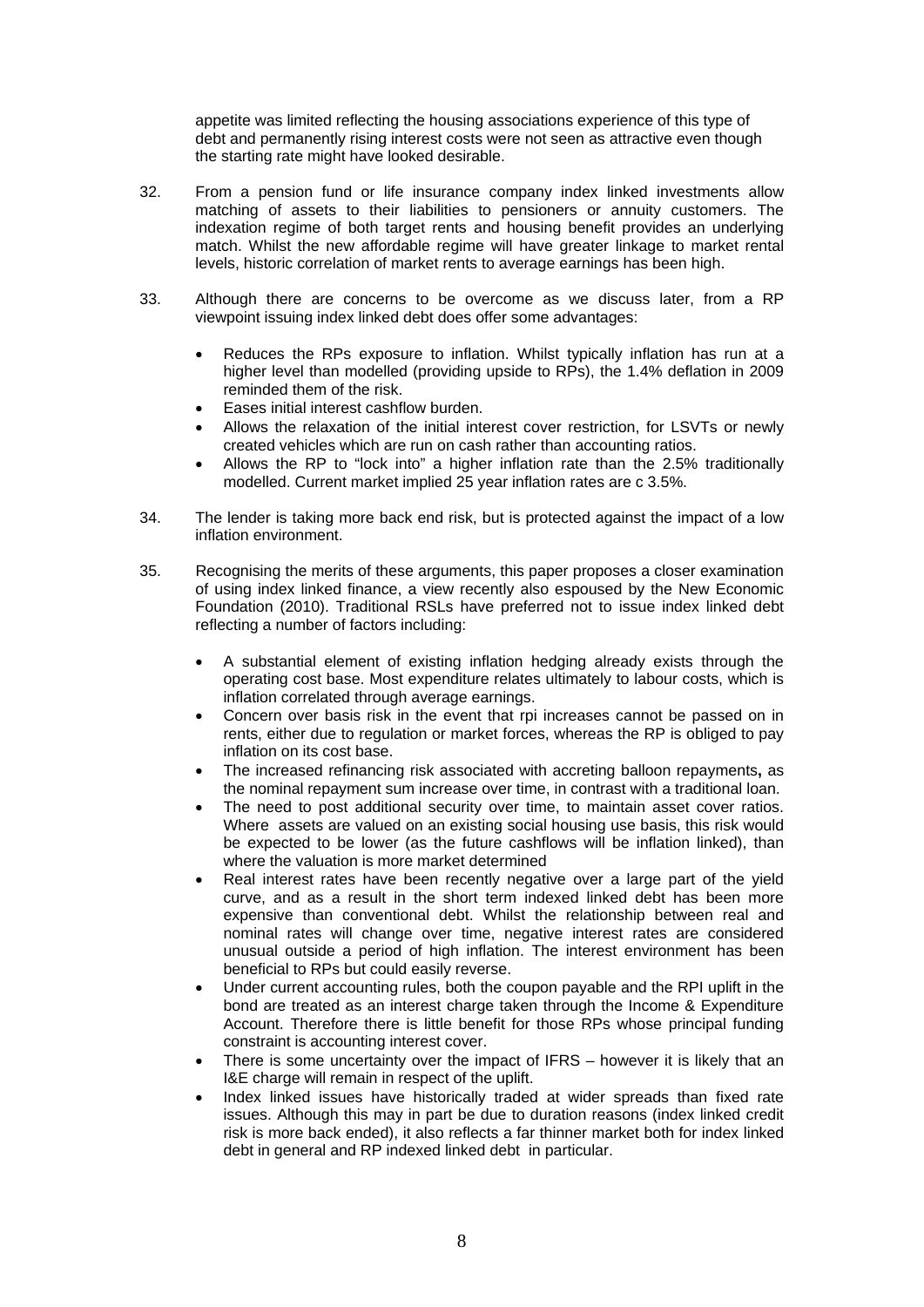- 36. But we would take the view that these concerns can be mitigated in a number of ways including;
	- Use of limited price inflation issuance with a cap of 5% and a floor of 0%. This will provide with protection against abnormally high levels of inflation, when rent restrictions are more likely, albeit with a risk in a deflation scenario. However in a deflation scenario fixed rate debt would be even more problematic.
	- For RPs only a percentage of debt would be index linked.
	- Use of amortising repayment profiles to smooth refinancing requirements. Alternatively to index interest only and have a bullet repayment of the initial principal, as for a conventional bond.
	- With more issuance the pricing differential would be expected to narrow. The coupon divergence in utilities, where there is more index linked issuance, but still a minority, is around 10 basis points.
- 37. It is possible some of the benefits of index linked issuance can be obtained from an index linked swaps strategy, which can be combined with bank debt, allowing greater financing flexibility. This also permits the ability to overlay an indexation strategy over existing debt, rather than require issuance of new debt for which immediate deployment may not be possible. However there can be issues arising from the need to pledge assets or cash in support of swap exposure and there are uncertainties over the treatment of swaps, and particularly hedge accounting, under IFRS.
- 38. Clearly, better understanding of the long term rental regime would be advantageous, which in turn is also linked to the regulation regime. This extends to the regime for payment for housing benefit, given that the majority of social tenants receive housing benefit. This certainty would be more important for a project based financing (e.g. a LSVT) looking to raise a high percentage of index linked financing. One option, at least in theory, could be to grandfather rental regime arrangements in respect of certain qualifying assets for a minimum period, although this could result in rental divergence between social provision as a result of ownership. This principle has been implicitly accepted in the affordable rent model.
- 39. The recent announcements in relation to benefits (and public sector pensions) being indexed by CPI rather than RPI, leads to an expectation that a RP rental regime may be CPI linked though this now seems unlikely in the short term at least . The Affordable Homes Programme Framework, published by DCLG and the HCA on 14 February 2011, confirmed that social rents would continue to be governed by the RPI +0.5% formula for the remainder of the spending review period. Whilst it is likely that markets will develop in both CPI and RPI linked instruments (and possibly LPI in both), most investors are unlikely to have a perfect hedge anyway. Due to the method of calculation CPI will tend to run c 50 bp below RPI, assuming that the relative baskets perform identically. Over 30 years investors are likely to anticipate that short term differences in CPI and RPI will largely even out, leaving the core 50 bp difference which can be factored into cashflows (or alternatively the real growth rate adiusted to reflect).
- 40. Further consideration should be given to the use of index linked debt albeit with appropriate safeguards. We would see this as a step towards securing wider institutional involvement in this market.

#### **Project Specific Debt**

41. With reduced grant funding and limits on the scale of rental income, registered providers will face borrowing capacity constraints – particularly, as indicated above, against gearing covenants. The Group felt it was important to note the potential of an alternative to recourse debt, which is project specific financing or debt provided to social housing investing entities where majority ownership of the entity is not with a housing association.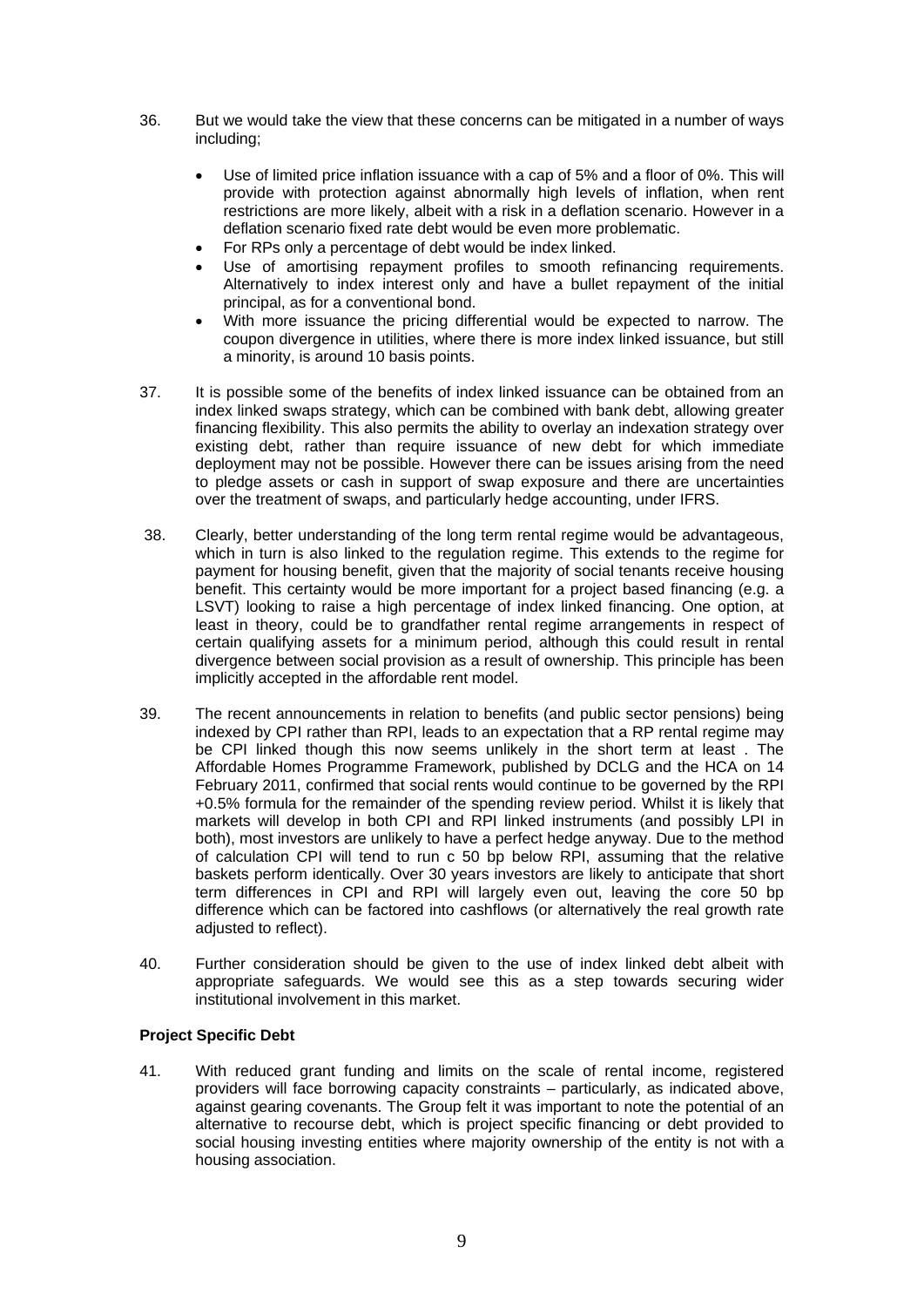- 42. If the restructuring of the Housing Revenue Account regime progresses as envisaged, local authorities will have greater flexibility with regard to their management of housing, but will be subject to aggregate borrowing constraints. This could lead to an increase in large scale voluntary transfers of housing stock (LSVTs) and tenant management (TMO) type initiatives, potentially involving the creation of new borrowing entities.
- 43. In addition, where the funding is project specific (rather than to a registered provider's corporate covenant) an investor would need to be comfortable that the operating risk has either been laid off (as, for example, under PFI), covered by adequate contingency or the potential value of reversion to open market value in distress situations. Housing Associations and/or other entities would enter into leases or contracts for maintenance, letting and management services.
- 44. We are likely to see RPs entering into joint venture arrangements with developers or investors, and whilst, traditionally, limited recourse development finance has been provided in by banks in highly structured facilities, there is no reason, particularly post practical completion of the 'development', why such finance should not be provided by institutions.

# **Equity Investment; Institutional ownership of residential property**

- 45. Institutions have traditionally been major investors in UK commercial property with an estimated £250bn institutional investment market. The low share of residential (0.3%) in the index compared with other European markets has been the subject of much debate. Traditionally most institutional property investment has been "core", and concentrated on the office retail and industrial properties let on fully repairing and insuring leases. Long term target returns are typically 2- 3% over gilt - say 7-8%.
- 46. Recently two important trends have become evident. First, a willingness to invest in less traditional asset classes such as student accommodation and hotels. Second, a focus on secure property income funds, focussing on long leased properties, preferably with rpi linked leases as liability matching assets. In contrast to traditional return seeking property funds, where an exit within 10 years is typically required, liability matching assets are considered more likely to be held until maturity.
- 47. Since the prime attraction is certainty and predictability of cashflow, investors in liability matching assets are risk adverse in terms of operating and tenant credit risk, with a requirement for investment grade tenants.
- 48. The large UK investors have set up specialist teams to target this market and effectively arbitrage between the property and bond markets. This has been seen in the demand for supermarket RPI linked sale and leasebacks with yields driven down to initial yield of c.4.5%. These assets are attractive because of their limited exposure to the property market (other than residual value on lease expiry).
- 49. Secured property income funds, are currently targeting minimum net returns of c 3%- 4% real (i.e. above inflation), compared with the minimum 5% real typically required by core commercial property investors, or the 5-7% real targeted by residential investors. The target return for secured property investors corresponds to sale and leaseback deals for properties with rpi linked leases at an initial yield of say 4.5%.
- 50. Social housing has low correlation with economic cycles, the performance of other investment markets and has natural inflation linkage. It should therefore be attractive for liability matching purposes. There are also potential benefits for investors looking for investments with social responsibility characteristics. There had been some very limited investment in properties leased to RPs in the past, but these were held by the more traditional property teams.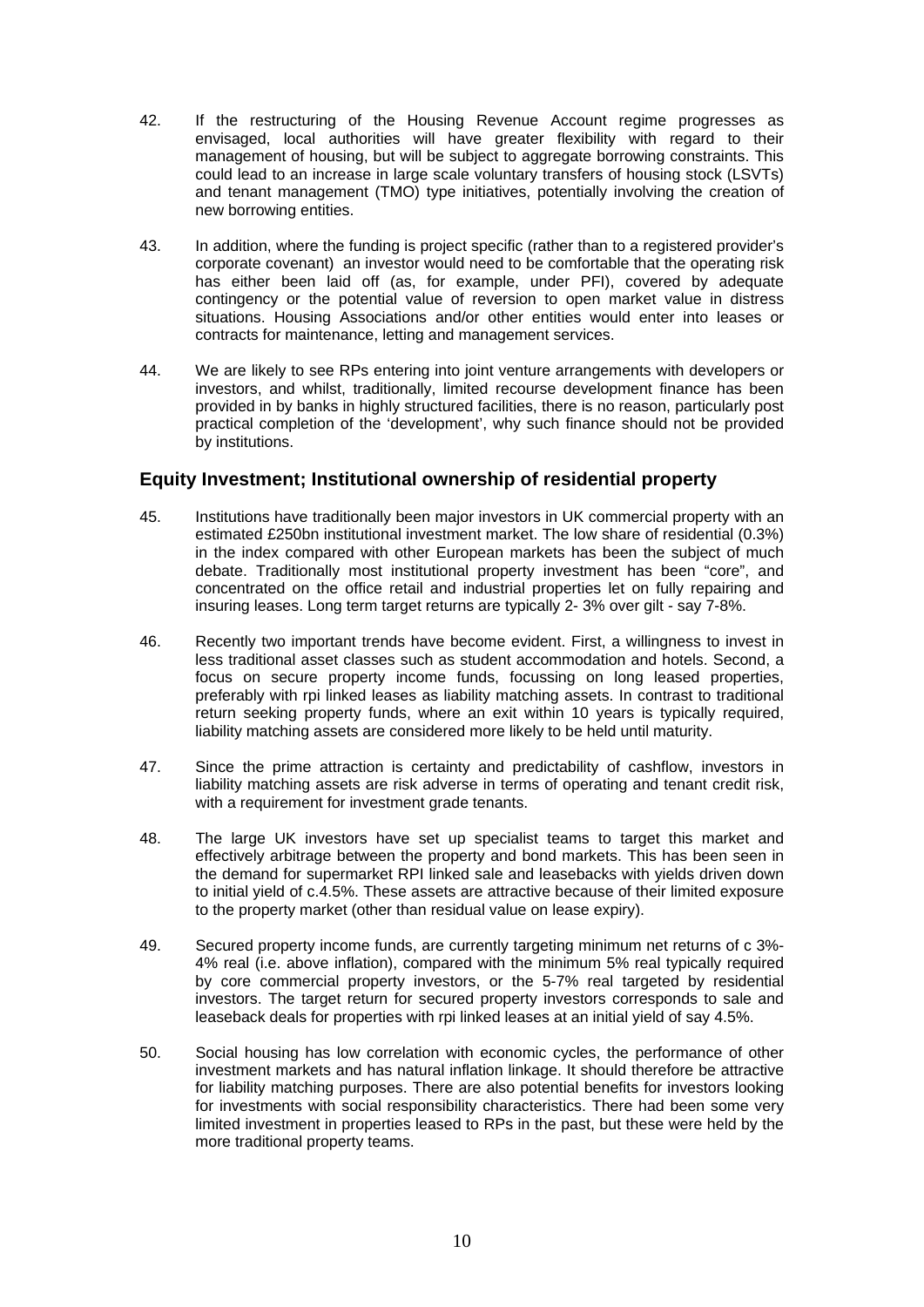- 51. To meet the requirements of this investor base, and provide greatest comparability with the alternative options, a structure in which an RP took an overriding FRI lease underwriting both agreed occupancy levels and operating costs would be the simplest route.
- 52. Given the current RPI plus 0.5% rental regime and the lower obsolescence associated with social housing, a lower initial yield should be justifiable, compared with commercial property, Whilst the effective cost of funding would be expected to be more expensive than RP full recourse debt, particularly if applied to new build this structure could extend the supply of housing.
- 53. Given the limited investor focus on the residual value of the property at the end of the initial term, longer term RP time horizons and the benefit of management alignment structures which provided the RP with a share of the residual value would seem to offer better economic value.
- 54. The investors security of cashflow and/or return could be enhanced by inclusion of the ability to sell voids in the open market, and/or mortgagee style market value sale rights exercisable only a default situation, both to enhance values and improve liquidity.
- 55. There are similar models being considered in relation to open market rental, or mixed intermediate/open market, where the RP will take an overriding lease, as a result of which the investor will require a lower return than would apply for full open market risk. This is particularly true for geographic areas less in favour with potential institutional PRS investors, where there is likely to be limited market knowledge and demand. In contrast the RP would have a good local knowledge, albeit recognising its risk position under the lease. Setting the lease at below current market rental levels would provide some comfort,
- 56. In our view there is an obvious synergy between Local Authority Pension Funds and social housing in the local area, as institutional investors with a liability matching requirement with the additional benefit of contributing to their local area. In addition, mirroring a number of initiatives being used by major companies (such as M & S with stores or Carillion with PFI assets) Local authorities could transfer housing stock either as in kind contributions to their pension funds or use as contingent assets.
- 57. There are a number of issues to consider including;
	- Scale probably £50- £100m for a major investor to make the due diligence on the market worthwhile.
	- To achieve diversification of operator and geography, access for smaller funds, secondary liquidity and a buffer between the assets and the institutions we would expect some investors to have a preference for investing indirectly through asset owning special purpose vehicles.
	- An investor would need to be comfortable regarding the risk regime change in respect of rents and/or Housing Benefit levels. The recent changes to Housing Benefit linking it more closely to dwelling size/occupancy in the social sector are significant here.
	- There is a question as to whether, under certain structures the landlord fund would need to be registered, although since the tenant interface would be expected to be via an RP, this is considered less likely.
	- The extent that RPs are assuming liabilities under lease or management arrangements, will affect their corporate risk profile. The impact will depend on the nature of the obligations and underlying volatility of the markets, but the regulator would be expected to monitor liabilities.
- 58. Over time, as investors obtained greater knowledge of and comfort with the underlying social housing market, we would anticipate greater appetite for risk sharing both of income and operating risk, without the cost of funding increasing to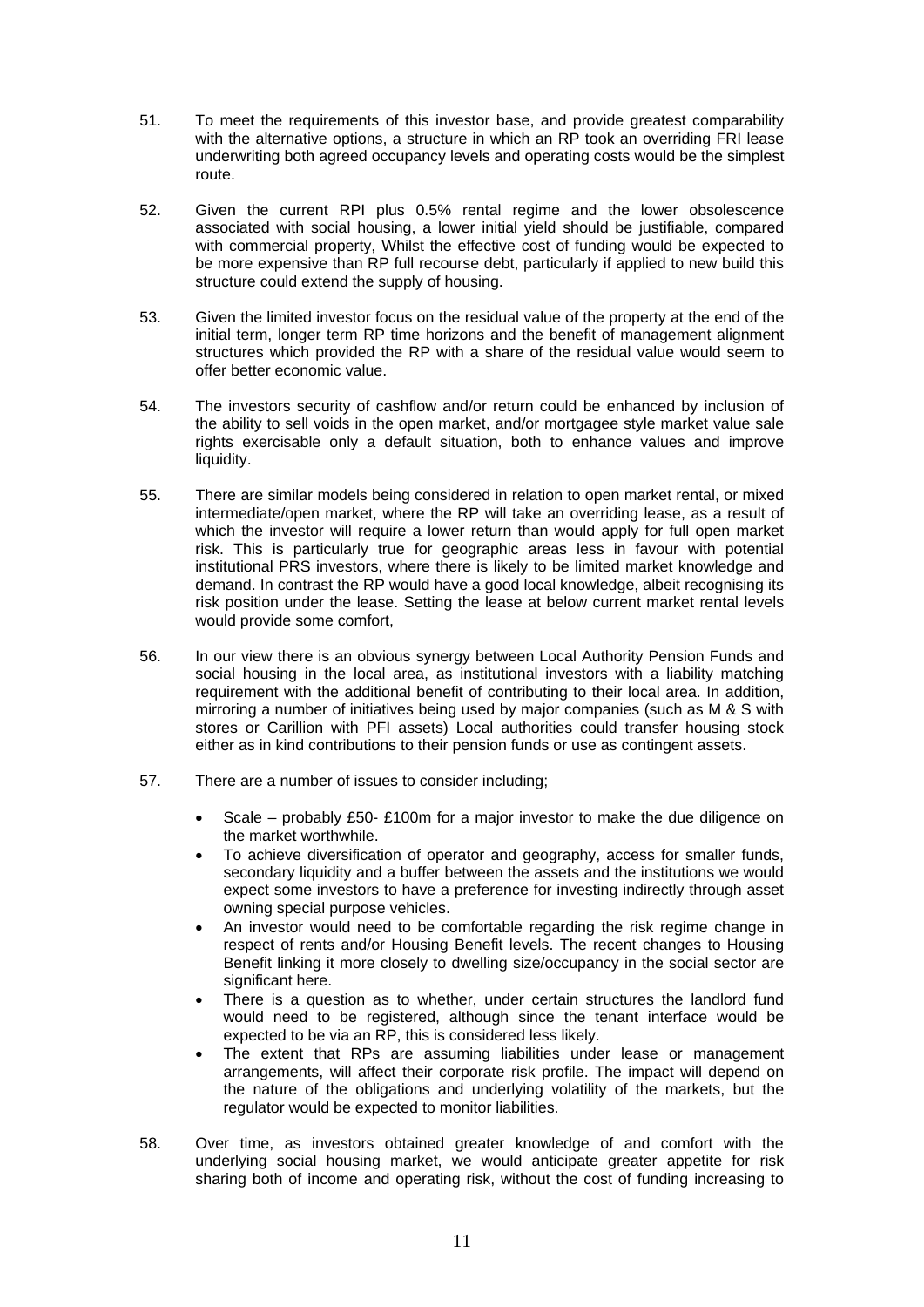levels associated with property market risk. There is a precedent in the student accommodation market which started on the basis of nomination rights and/or leases, where over time investors have become more comfortable with demand and operating risk. Student accommodation is now recognised as an asset class in its own right with private sector investors estimated to own £7.5bn of the £20bn purpose built student market, including university owned accommodation.

# **Equity Investment in affordable housing**

- 59. There has been considerable debate about the potential for equity investment in affordable housing although there are a number of difficulties to overcome including how such a model fits with non profit RPs, how investors achieve a secure return and the blurring of the boundaries between public and private sectors. The recent Policy Exchange report (2010) has argued for a new social enterprise model in which loan debt is exchanged for equity. The report suggests that there is a net asset value of around £128 billion and that £30 billion of new financing might be available to fund around 300,000 new homes though critics have suggested that since this figure is based on pre-interest cashflow the net benefit would be more limited. The report acknowledges that what happens to the current imbedded grant has to be resolved.
- 60. The EC Harris report (2010) argues that we need to unlock the latent value of housing and local authority stock. Through a range of measures it is argued £125 billion could be released for re-investment by a mixture of sales to 'for profit providers' along with efficiency savings of around 30% which would also increase the debt service capacity. Again it is recognised that there are a number of risks that must be guarded against and that further legislation may be required. The sale of income producing property will lower the debt raising capacity of the RP. So unless the sales are for non social use (or for higher rental levels), or are at an initial yield lower than the cost of finance, the benefit may be limited for those RPs who do not have balance sheet gearing constraints.
- 61. The Group explored a number of different dimensions regarding equity investment. Including whether institutions might enter this market but also a range of other possible models.

#### **Institutional Equity investment in RPs**

- 62. Equity from institutions could be invested into newly created RPs or existing Housing Associations. However this does raise a number of issues, including;
	- Legislative  $-$  is it allowed? Developments in the building society sector are relevant here where these other types of mutual entities have created instruments which allow equity injections to take place – permanent interest bearing shares (PIBS) being converted into profit participating deferred shares (PPDS) and most recently the creation of a banking subsidiary which is held as a joint venture with the equity provider.
	- Running Yield issues net initial yields on new build have been insufficient, without grant, to attract institutional interest though returns could be boosted by open market rental or sale and the new regime announced by government does shift potential returns upwards. There will be a benefit if investors are happy to receive a total return, rather than initial yield, which can be serviced from surplus cashflows in the future. This is a similar argument as that relating to an index linked approach discussed above.
	- If housing association debt was re-financed with investors buying in with an equity stake on appropriate terms there might be two benefits. Firstly it should give associations a real capacity to develop outside of the grant based regime. Secondly with new partners and business models there would be a significant culture change which should lead to greater efficiencies, both in terms of operating costs and use of asset base.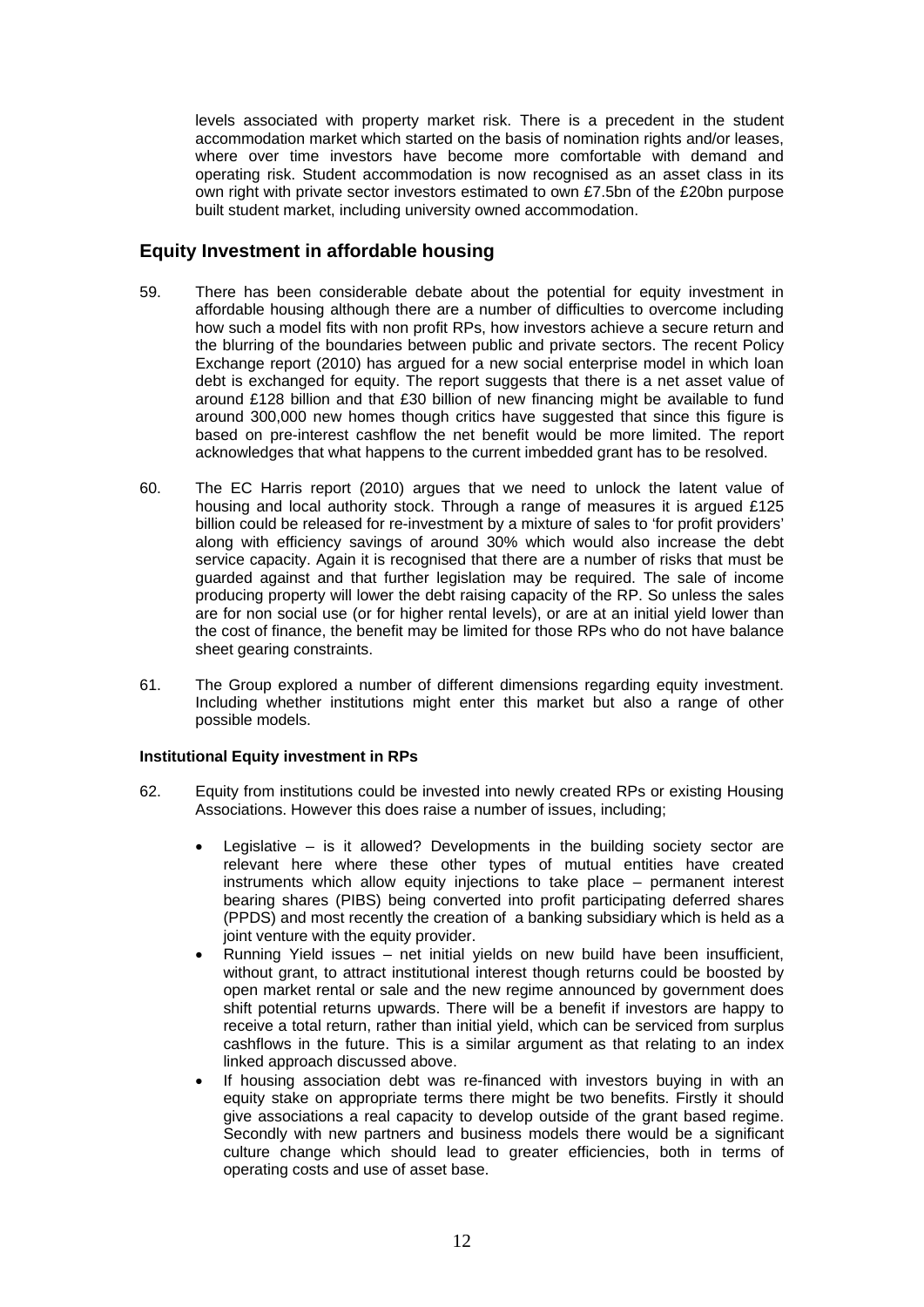- Efficient financing theory would suggest that equity returns should not be funded by cashflow which could otherwise be comfortably used to service senior debt (which will represent a lower cost of capital). In this regard RPs may be happy to consider a reduction in credit rating, within acceptable parameters, to support further development. Equity would enable an RP to run a higher level of debt whilst maintaining its minimum target credit rating, with the equity providing a buffer against cashflow risks.
- The additional cashflows available to service equity returns could be expected to accrue from incremental sources of income:
	- o Proceeds of asset disposals from efficiency based rationalisation of portfolios (with sale to other HAs as social housing) and/or selective sale of void assets on the open market.
	- o The impact of the new affordable rent regime as units become vacant and are relet under the new regime.
	- o Future projected cashflow increases from rental growth, new developments or other initiatives and / or ability to refinance against these cashflows in future.
	- o Efficiency gains in operating costs, either at the individual RP level or via inter RP collaboration.
	- o Alternative income streams (such as market based activities or housing management), but recognising the change in risk profile if the RP is absorbing risk.
	- o Assessment of the benefits of rationalisation on merger of RPs
- 63. To be effective equity cannot be categorised as debt under the RP's gearing covenants or by the rating agencies. Since grant is legally unsecured debt in a winding up, any preferred equity proposals are likely to request some form of effective subordination of grant, in order to produce a balance sheet more acceptable to investors. One option could be to reclassify as equity with grant retaining rights to participate which would be triggered for example in the event of major asset sales, distributions above a threshold being made to investors or change of purpose etc. It is only envisaged that grant conversion would take place as part of a wider initiative and would not result in governmental control of the RP concerned.
- 64. Governance arrangements will need to balance the proportionality of the investor's investment (and influence) with the existing business, (and the historic asset base), whilst obtaining the benefit of external commercial input. Structures which envisage investment only in non regulated activities would be more transparent in this regard, although that would typically entail a market cost of capital, appropriate to the activity being financed. We should note however that where an investor is receiving an equity return their capital needs to be at risk. In the same manner that living wills are being discussed in relationship to banks, a similar concept may be needed if the regulator was required to take action in respect of a RP.

#### **Other Potential Equity Structures**

65. This paper considered a number of other routes through which equity might be introduced**.** These included grant capitalisation, setting up Housing Association Profit Participating Deferred shares and the creation of for profit providers.

#### **Grant Capitalisation**

66. Government converts its grant to equity, or sets up a non-public sector investment company – and sells its shares to investors to raise cash which can then be used as government chooses although unless it is re-applied to the sector in full or part there is no net gain to the sector. Grant currently carries no coupon and is only redeemable in certain events which are outwith grant providers control. Its conventional commercial value therefore is limited. To give attraction to the private sector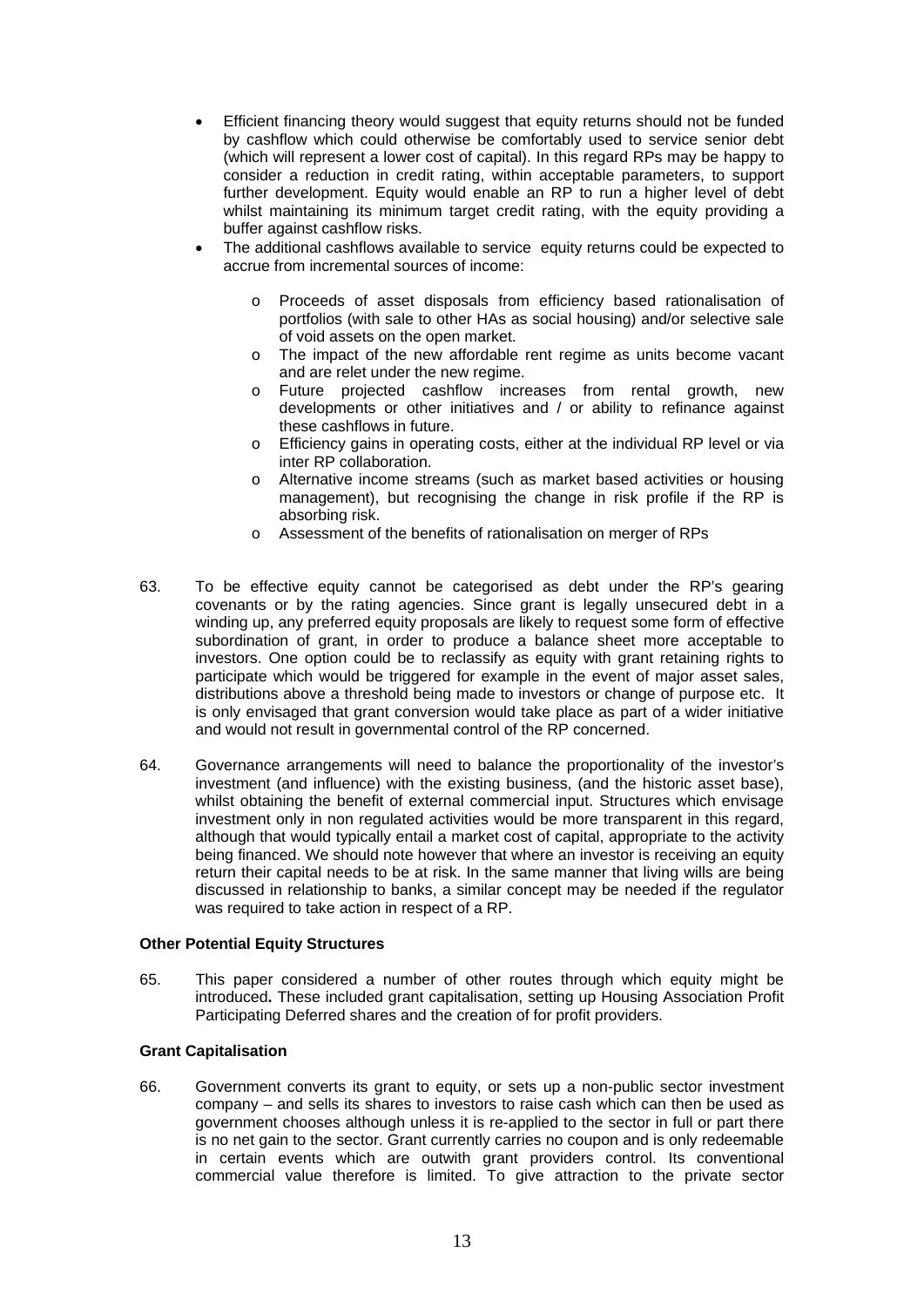additional return will be needed to service the equity, so, there will be a net drain on cashflow at the RP Level, unless associated with some wider asset management or other initiative. In short grant capitalisation alone is unlikely to improve RP finances, but could be a part of a wider business plan.

#### **HAs Profit Participating Deferred Shares (PPDS)**

67. As mentioned above these are in use by a number of building societies to replace Permanent Interest Bearing Shares (PIBS) which are no longer deemed adequate because not full risk sharing/loss bearing equity. PPDS have been issued by the West Bromwich BS to replace their PIBS but the alternative for the investors in this case was liquidation of the society. It is not clear yet if PPDS can be anything other than long stop 'in extremis' equity finance. Most recently discussion in the Building Societies Association has turned to PLADS, permanent loss absorbing deferred shares though again it is not clear who the buyers would be. All of these more recent structures are to deal with existing investors and how to carry them forward in the event of losses. It is far from clear that there is anything yet which might be of use to housing associations in terms of a vehicle through which investor appetite could be channelled.

### **Social Housing Trust (SHT)**

- 68. Setting up a Social Housing Trust is a potential outcome of changes to HRA and an alternative to LSVT for Local Authority stock. It provides for a pooled project based funding structure for Local Authorities, with an umbrella not for profit holding entity and sub funds for separate authorities. Existing assets would be transferred to the entity to create gearing capacity to be reinvested in new stock and the upgrade of existing homes. LAs could retain subordinated debt, which would correspond to the residual interest in the properties and cashflows. This could be deferred to assist reinvestment, in a similar concept to the RCGF.
- 69. Tenant management would be undertaken by RPs or Almos, probably under lease arrangements, with maintenance either undertaken by the same entities or procured on a Fund basis. Economies of scale could give advantages over smaller LSVTs or stand alone entities in both operating and financing cost.
- 70. Other models might include the Welsh Housing Investment Trust which aims to raise capital in a joint venture between government and the private sector to support social housing development in Wales (Scotland is considering an equivalent).

#### **Private RPs**

71. Regulated' with Profit RPs are now allowed but there has been little interest to date. There are however precedents with Social Housing PFI, where private sector contractors provide the management services typically provided by the RP sector. There is a with profit version of the Social Housing Trust model under consideration. Paradoxically despite potential economic benefits of outsourcing, to obtain economies of scale or specialism, the VAT regime discourages outsourcing contracts adding an effective 20% to any costs paid under a management contract rather than performed in house,.

#### **Asset Level RPs**

72. For large strategic sites consideration has been given to creation of private RPs to manage social housing on that site and/or for other schemes of the same developer. The benefit would be economies of scale and consistency of management across social, private rental, communal facilities and public realm. A similar model can be applied on an individual block basis (or portfolio owned by the same developer) and a number of parties are considering models which include a mixture of private and intermediate rent under common management. Whilst the new affordable rent regime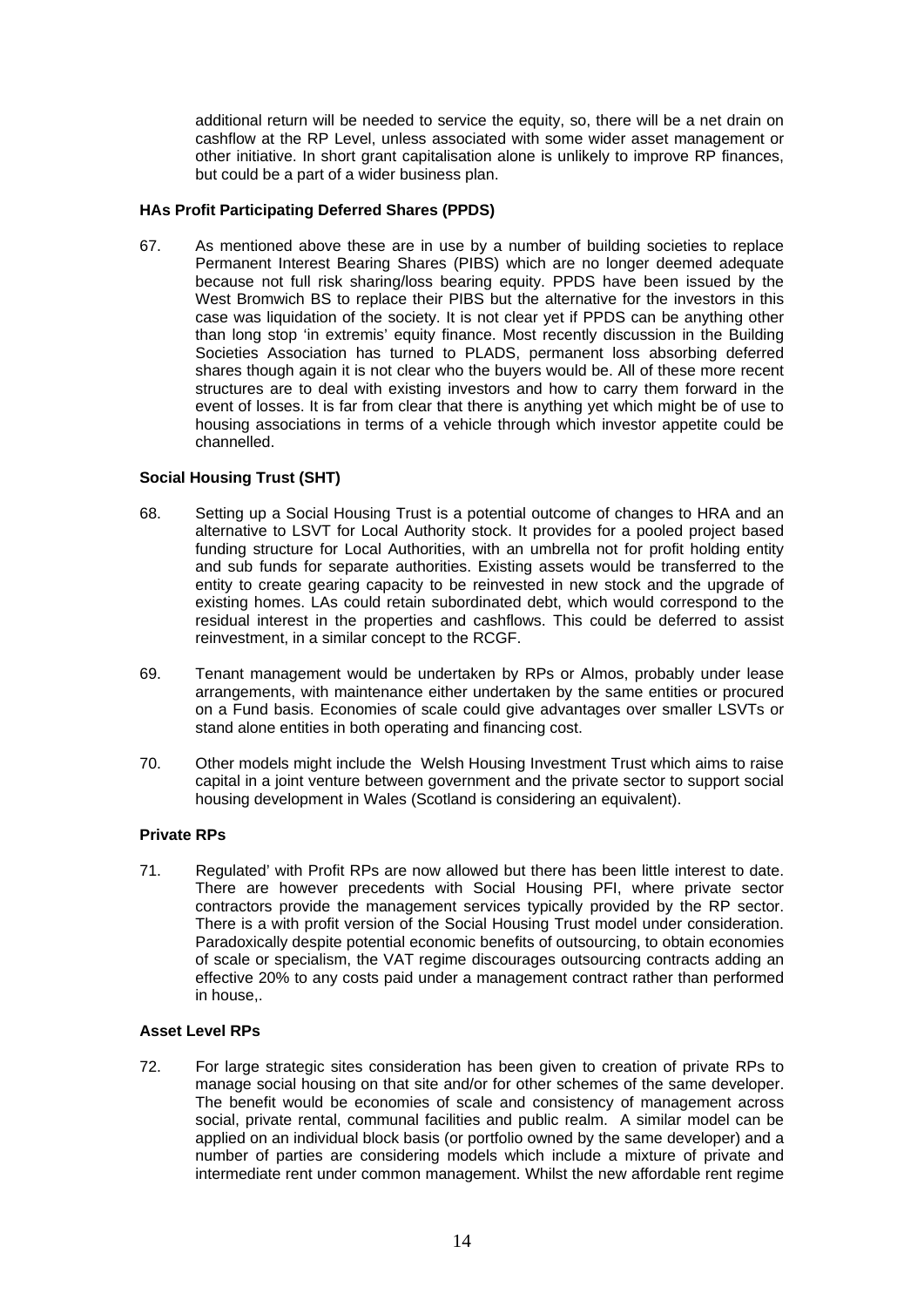is initially targeted at developing RPs we would expect planning authorities to be approached by developers to approve grant free self delivered intermediate rent for S 106 purposes.

#### **The Dutch Model**

- 73. The Netherlands has been through a similar process of moving from a grant based regime to a privately funded regime. There was a one off write off of grant by Central Government – with RPs becoming financially self sufficient thereafter using their cashflows and assets to raise finance (albeit the Dutch government is guarantor of last resort of loans to Dutch RPs ). Results have been mixed with recent criticisms about lack of activity. In the UK context as discussed above write off of grant would not have an immediate cashflow impact, but could assist equity raising**.**
- 74. A modified Dutch model may have more effect with the conversion of existing grant into shares which are transferred to a non governmental not for profit entity with the explicit mandate to maximise the use of the sector's financial assets in furtherance of social housing provision, with powers connected with this equity. For example this new shareholder could facilitate mergers between RPs.

#### **Institutional appetite**

- 75. One measure of the task before us is to reflect that attracting institutional investment (particularly equity) into the private rental market has not been easy as is evident from successive initiatives by the government. If we are to look for institutional investment in affordable housing it is important to remember what institutions might expect.
- 76. The evidence from the range of initiatives in respect of the private rental sector would suggest that in that market institutions require a number of core requirements to be met including;
	- Total Return requirements are in the region of 8-10%. Gearing is likely to be no more than 30%, but funds may be ungeared. This compares with say 7-8% net for commercial property investment, or 2-3% over an estimate of long term gilt rates of say 5%. We note that the residential investment market has out performed both other property classes and most investment media over the last 10 years as evidenced by IPD.
	- For the more traditional UK investors the net rental return is likely to be no more than 4% net yield with the balance capital growth. To achieve a distribution yield of at least 4% after fees required ongoing unit sales. There is an expectation that required rates of return will reduce down to commercial property levels, with the initial premium due both to a new asset class and the lower initial yield than commercial property.
	- A more US style of investors are looking at a higher rental yield model, with focus on new build, with say 5-6% initial and a total geared return of 10% or above, with a more hotel management model and using the student housing sector as template.
	- The model typically provides for the ability for the investors to wind up the fund after say 10 years with sale of the units either to another investor or to owner occupiers. The investment is seen therefore as a return seeking investment similar to commercial property (or alternative investments) rather than providing specific liability matching characteristics. This is likely to remain the case whilst capital growth remains a major element of the expected return, portfolios are valued with reference to their vacant possession market value, and volatility expectations remain in capital price movements.
- 77. These are important issues to consider. Clearly affordable housing has some lower risk characteristics which may ease the requirements but much turns on the scale of the market, familiarity with the assets and organisations and overall liquidity. A recent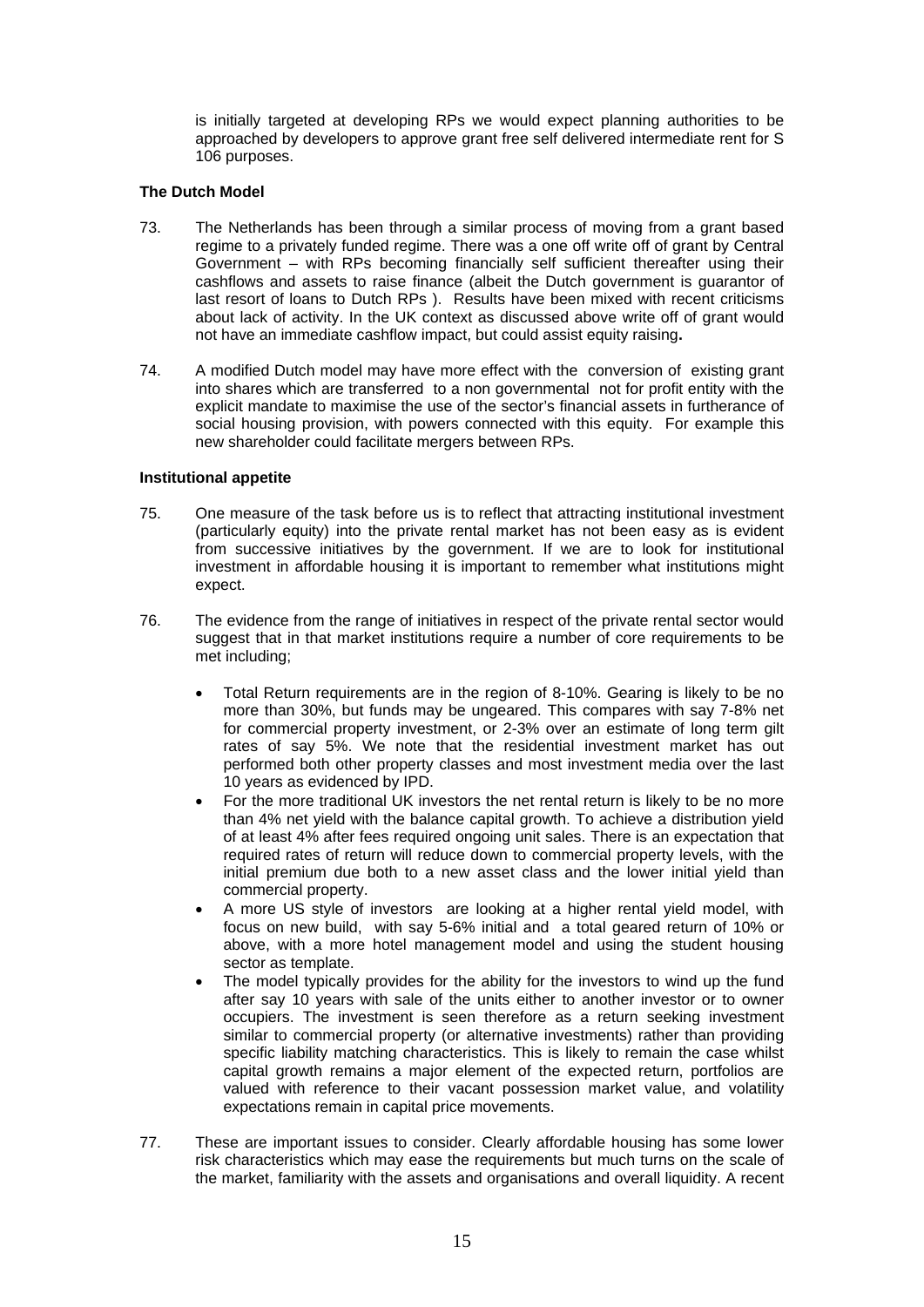CBRE survey (CBRE, 2011) highlights the clear appetite for residential investment with over £7.5 billion currently allocated for residential development or investment.

#### **Equity in Shared Ownership**

- 78. Dedicated Investment Companies which seek institutional finance and bank debt to invest in Shared or Joint ownership are being developed. Asset Trust, a private investment company announced it was in discussion with 10 housing associations to acquire 10,000 shared ownership units backed by an institutional investor to the tune of up to £780m. The aim is to release the capital uplift and grant tied up in the property thus releasing cash for new development.
- 79. Shared ownership was traditionally targeted at those in work, but whose earnings expectations would not support the mortgage required for full ownership. Since the inability to fund a deposit, rather than servicing a mortgage, has become the key constraint for many, there is increased focus on open market (i.e. unsubsidised) shared ownership models
- 80. The Mill Group is offering a co-ownership Open market model. The occupier will pay a mortgage related payment on the portion owned and an open market rent on the interest retained by the investor, and in common with other shared ownership schemes, be responsible for maintenance. First Base, a property investment company announced a residential development venture backed by RPS Capital Partners and Elliot Advisors, a US Hedge fund with the intention of creating a residential development portfolio with a value of around £250m.
- 81. There would seem at present to be a number of constraints on the funding of some types of shared ownership initiatives. These include;
	- Shared Ownership financing The key issue is the level of sensitivity to staircasing assumptions which determines timing of cashflow and return. Open market schemes are able to charge a market rent which helps reduce the sensitivity to timing. Such uncertainty increases required investor return and increases the buyer/seller divergence of view on the appropriate discount. We understand the Asset Trust model requires RP's to guarantee a minimum level of annual staircasing to mitigate this risk.
	- Lack of liquidity of the asset as lending security if the co-owner is not in default
	- Residual SO units are used by RPs as security with the rental income being included in the interest cover calculation. Therefore the benefit of any sale relates principally to the element of eventual staircasing which can be accelerated.
- 82. One option could be for Housing Associations to pool their shared ownership loans and raise debt against the pool, whilst retaining the majority of the residual risk/reward on staircasing. Although RPs would pool their SO assets, the originating RP would remain responsible for managing defaults. Proceeds from any debt financing (and subsequent equity distribution) would be subject to the same Recycled Capital Grant rules as current Shared Ownership.
- 83. There is a substantial amount of historic HCA grant which underpins Shared Ownership. Annually some of this is redeemed as borrowers sell up and move on. Housing associations hold that receipt as part of their recycled capital grant fund. Since the HCA has no control over the rate of staircasing and whether the RP looks to recycle the proceeds, the loans are not held as assets on HCAs balance sheet and are not likely to be financeable or tradeable. Moreover this 'value' is already realised in part through use as security by RPs to underpin existing borrowing. It would be helpful to conduct an exercise where the resultant availability of RGCF was fully explored*.*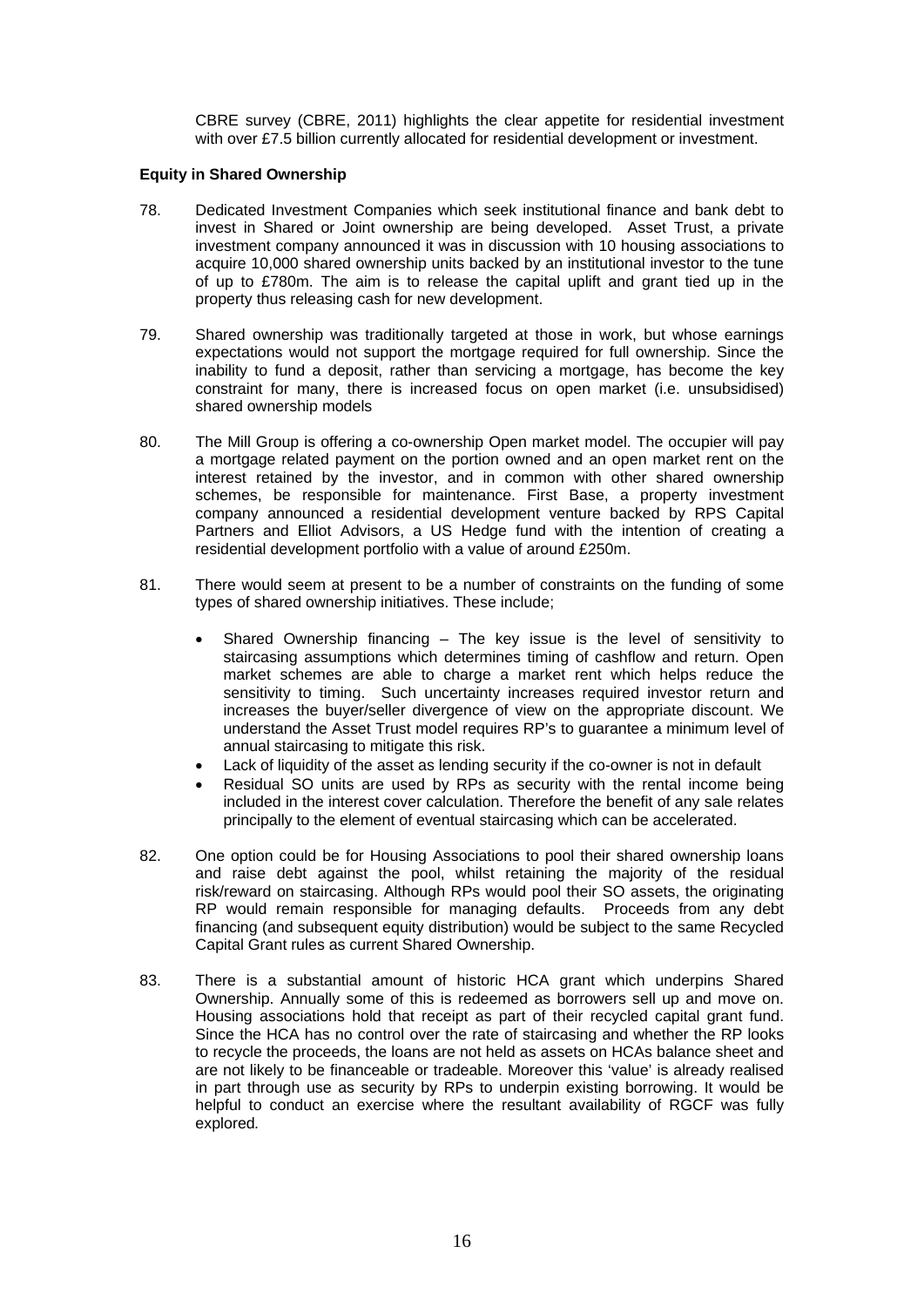#### **Shared Equity**

- 84. Although considerably smaller in size than Shared Ownership, shared equity has had an influence on the First Time Buyer market in recent years.
- 85. Shared equity schemes were originally targeted at those with affordability constraints, but with an expectation of redemption within a 10 year timescale, as earnings increased. However in recent years they have helped maintain FTB sales volumes in a mortgage market in which borrowers have limited access to high ltv products. They have been provided either alongside HCA (via Homebuy Direct "HBD") or by the housebuilders individually. Typically a housebuilder only scheme has no running return, but a 10 year sunset date at which the equity loan should be repaid or become coupon bearing, if the occupier is unable to repay. HBD has a coupon after 5 years but a sunset date of 25 years.
- 86. The HCA is the largest holder of shared equity with c £230m face value under the First Time Buyers Initiative and an anticipated £215m under HBD, when fully drawn. The major housebuilders accounts would appear to show shared equity valued at Persimmon (£115m), Barratt (£136m), Bovis (£31m), Crest (£15m). Housebuilders typically write down HBD immediately to 50% in their accounts and there is thought to have been little trading, at this or any other level.
- 87. Despite the £210m FirstBuy shared equity programme, announced in the 2011 Budget, given the limited availability of higher LTV mortgages, it is likely that housebuilders will wish to continue to offer some form of shared equity product, as well as be in a position to realise their existing holdings over time. This would suggest encouragement of a secondary market which could extend to offering shared equity or shared ownership on new projects (or structures with the same intention).
- 88. Increased standardisation between the housebuilder product offer, data capture, seasoning of the equity loans and the pooling of assets could encourage a potential investor base. There is also historical precedent in the UK and Australia for shared appreciation mortgages, which have a similar risk/return profile.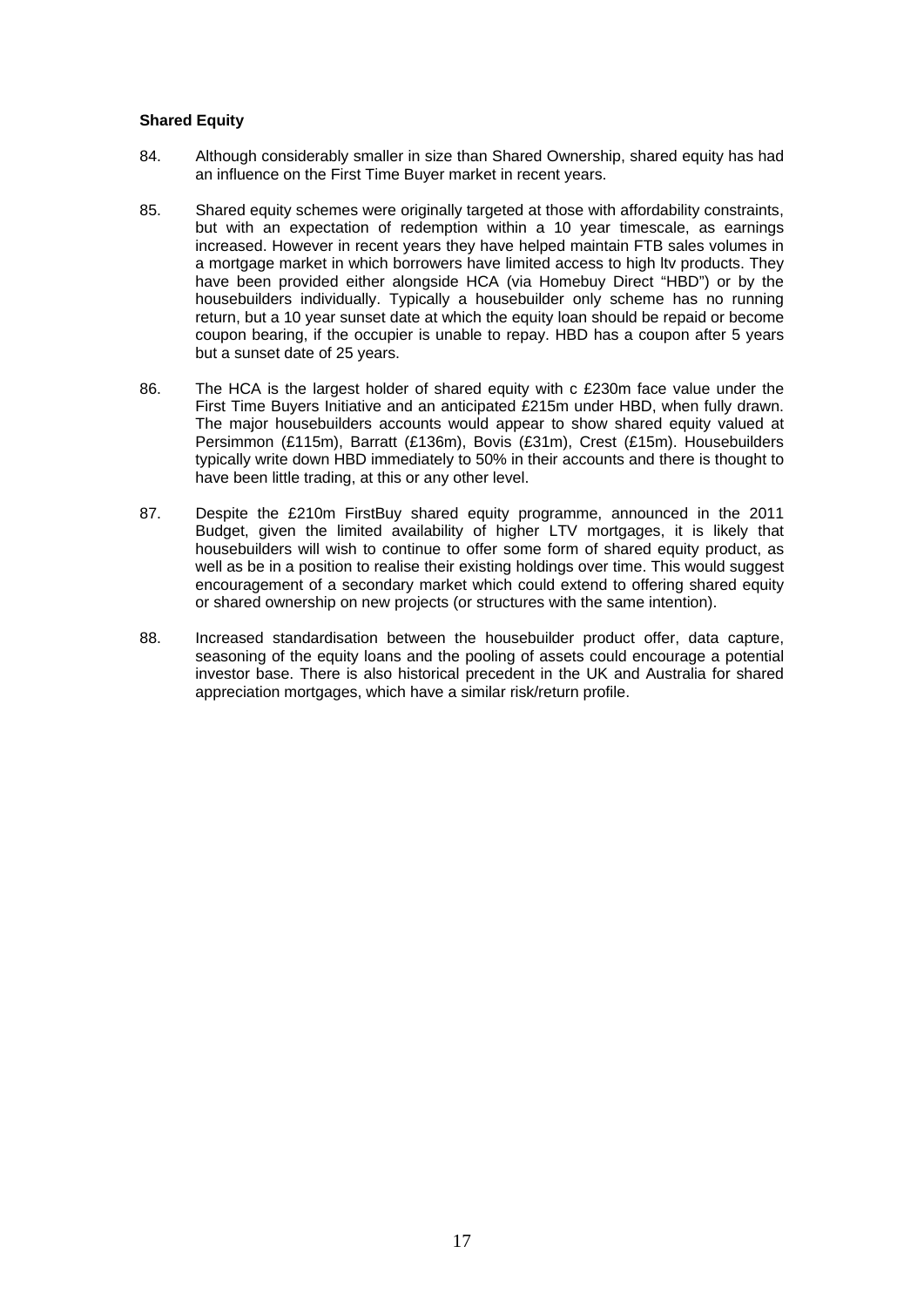# **Conclusions**

- 89. Institutions are already investing in affordable housing through the funding of social housing debt as this paper has shown. However the funding requirement is increasing and there is a substantial appetite to explore new structures and methods of financing.
- 90. As this paper indicates there is substantial potential for the development of institutional finance in the affordable housing sector and there are a number of conceivable models to be applied. Indeed there is now significant activity around developing innovative financing structures and clearly discussions are taking place. A number of structures have been mooted and explored and our hope is that these may soon crystallise into clear commitments, especially around equity investment in RPs.
- 91. On the basis of current evidence it would seem we are likely in the short term to see developments around exploiting the current asset base and financial strength of housing associations (see for example CIH/Savills, 2011). This is very welcome but we remain of the view that engagement with pension funds and other institutions is vital in the medium to long term not least because that housing association asset base and financial strength has to continually grow.
- 92. This paper proposes a number of key steps that now need to be taken to give added momentum to the work already underway. These are;
	- Set up a structure for bringing the social housing sector and institutions together to engage in a sustained dialogue. This can build onto the existing presentations to institutional debt investors with the aim of improving understanding of the sector.
	- Preparation of a prospectus on the strengths and capacity of the affordable housing sector and the potential returns to institutions. This will require detailed work on yields and returns under the new rent regime.
	- Specifically engage with local authority pension funds.
	- Undertake a specific study of how current shared ownership/equity assets might be monetised.
	- Undertake a detailed study of the costs and benefits of index linked financing for RPs.
	- Take forward the exploration on equity investment in RPs. In particular the possibility of reclassification of existing social housing grant to facilitate equity investment and suitable governance structures could be explored.
- 93. The discussions highlighted in this paper have shown there is considerable potential for development. In the past it has been possible to see this as an 'add on' to a welldeveloped grant regime. Going forward this is less likely to be the case and it is important we now move forward to find and develop a new base structure for the funding and development of affordable housing in the UK. In our view there is clear synergy between the needs of this sector and the institutions, and it would be worthwhile if both parties commit time and resources to the process. We recognise the pressures on institutions in terms of the need to manage their assets and liabilities in a time of great uncertainty. In our view investment in the affordable housing sector would in fact give significant long term comfort to fund managers.

April, 2011